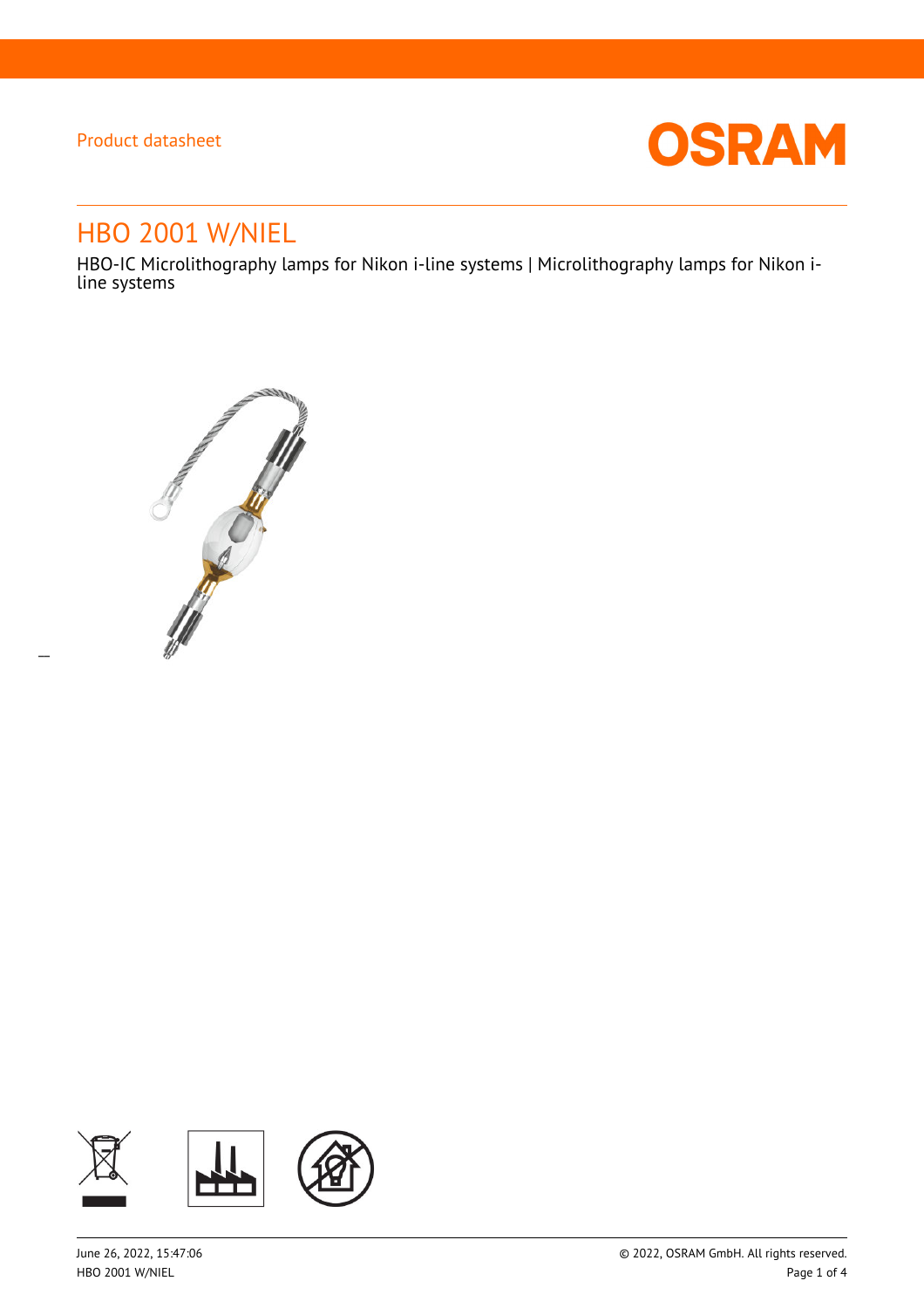#### Technical data

### **Electrical data**

| Nominal voltage        | 24.0 V    |
|------------------------|-----------|
| <b>Nominal current</b> | 72.90 A   |
| Type of current        | DC.       |
| Rated wattage          | 2500.00 W |
| Nominal wattage        | 2000.00 W |

### **Dimensions & weight**



| <b>Diameter</b>                             | 55.0 mm         |
|---------------------------------------------|-----------------|
| Length                                      | 357.0 mm        |
| <b>Mounting length</b>                      | 251.0 mm        |
| Length with base excl. base pins/connection | 229.00 mm       |
| Light center length (LCL)                   | 112.0 mm $^{1}$ |
| Electrode gap cold                          | $4.5$ mm        |

1) Distance from end of base to tip of anode or cathode (cold)

### **Additional product data**

| Base anode (standard designation)          | SFc27-10/35              |
|--------------------------------------------|--------------------------|
| <b>Base cathode (standard designation)</b> | SFc27-7/35 <sup>1)</sup> |

1) With cable connection (M8)

### **Capabilities**

| Cooling                 | Forced $1$          |
|-------------------------|---------------------|
| <b>Burning position</b> | Other $\frac{2}{3}$ |

1) Maximum permissible base temperature: 200 °C

2) Anode underneath

### **Environmental information**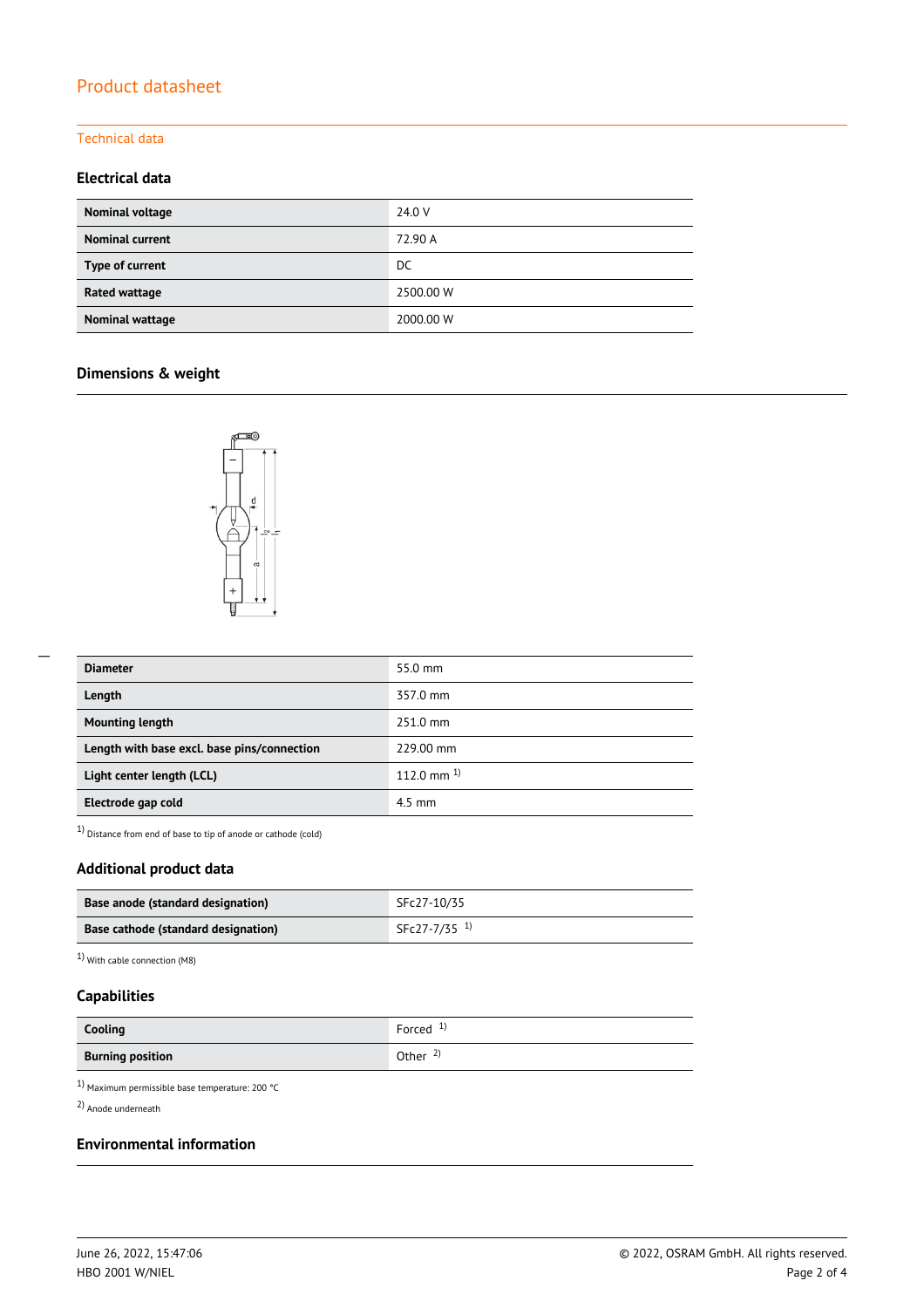### **Information according Art. 33 of EU Regulation (EC) 1907/2006 (REACh)**

| Date of Declaration               | 19-03-2022                                                                                            |  |  |
|-----------------------------------|-------------------------------------------------------------------------------------------------------|--|--|
| <b>Primary Article Identifier</b> | 4008321533548   4008321806031   4052899260009<br>4008321630940                                        |  |  |
| Candidate List Substance 1        | Lead                                                                                                  |  |  |
| CAS No. of substance 1            | 7439-92-1                                                                                             |  |  |
| <b>Safe Use Instruction</b>       | The identification of the Candidate List substance is<br>sufficient to allow safe use of the article. |  |  |
| Declaration No. in SCIP database  | DB627DC8-A5FE-4D15-9B8A-493C195A8339    <br>d6de528a-2e23-4e10-8990-7757e3521ff6                      |  |  |